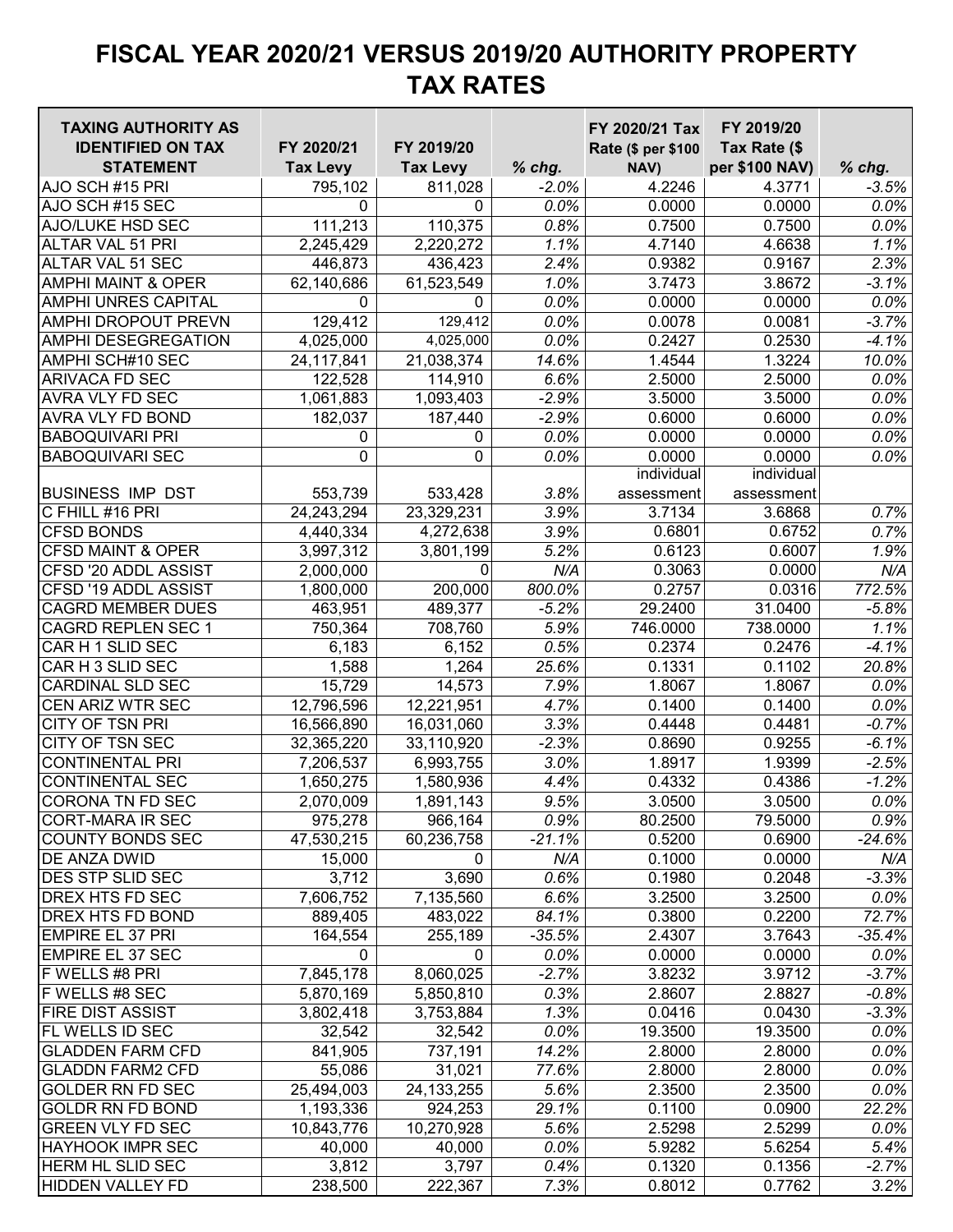| <b>TAXING AUTHORITY AS</b><br><b>IDENTIFIED ON TAX</b> | FY 2020/21      | FY 2019/20      |          | FY 2020/21 Tax<br>Rate (\$ per \$100 | FY 2019/20<br>Tax Rate (\$ |          |
|--------------------------------------------------------|-----------------|-----------------|----------|--------------------------------------|----------------------------|----------|
| <b>STATEMENT</b>                                       | <b>Tax Levy</b> | <b>Tax Levy</b> | $%$ chg. | NAV)                                 | per \$100 NAV)             | $%$ chg. |
| JNT TECH ED SEC                                        | 4,337,329       | 4,141,892       | 4.7%     | 0.0500                               | 0.0500                     | $0.0\%$  |
| <b>LAKSD 1 SLID SEC</b>                                | 5,935           | 5,905           | 0.5%     | 0.2831                               | 0.2936                     | $-3.6%$  |
| <b>LIBRARY DISTRICT</b>                                | 48,928,700      | 46,731,502      | 4.7%     | 0.5353                               | 0.5353                     | 0.0%     |
| <b>LITTLETOWN S SEC</b>                                | 13,678          | 13,595          | 0.6%     | 0.7329                               | 0.7595                     | $-3.5%$  |
| LONGV 1 SLID SEC                                       | 6,710           | 6,680           | 0.4%     | 0.2460                               | 0.2566                     | $-4.1%$  |
| LONGV 2 SLID SEC                                       | 7,774           | 7,736           | 0.5%     | 0.2426                               | 0.2531                     | $-4.1%$  |
| MAN G B SLID SEC                                       | 5,299           | 5,272           | 0.5%     | 0.2265                               | 0.2365                     | $-4.2%$  |
| MAN G C SLID SEC                                       | 8,660           | 8,611           | 0.6%     | 0.3077                               | 0.3188                     | $-3.5%$  |
| <b>MARANA DOM WATER</b>                                | 25,006          | 25,002          | $0.0\%$  | 0.3458                               | 0.3604                     | $-4.1\%$ |
| <b>MARANA DST#6 PRI</b>                                | 36,915,248      | 35,666,915      | 3.5%     | 3.8563                               | 3.9693                     | $-2.8%$  |
| MARANA DST#6 SEC                                       | 18,217,819      | 17,033,991      | 6.9%     | 1.9031                               | 1.8957                     | 0.4%     |
| MESCAL-J6 FD SEC                                       | 70,138          | 64,134          | 9.4%     | 1.8562                               | 1.7596                     | 5.5%     |
| <b>MIDVALE SLID SEC</b>                                | 13,405          | 13,301          | 0.8%     | 0.1829                               | 0.1814                     | 0.8%     |
| <b>MORTMORE STRLGHT</b>                                | 24,050          | 23,859          | 0.8%     | 0.6034                               | 0.6260                     | $-3.6%$  |
| <b>MT LEMMON DWID</b>                                  | 334,000         | 339,876         | $-1.7%$  | 2.6867                               | 2.6940                     | $-0.3%$  |
| MT LEMMON FD SEC                                       | 458,409         | 466,411         | $-1.7%$  | 3.2500                               | 3.2500                     | $0.0\%$  |
| <b>NORTHWEST FD SEC</b>                                | 34,447,608      | 32,700,000      | 5.3%     | 2.7095                               | 2.7095                     | 0.0%     |
| <b>NORTHWST FD BOND</b>                                | 3,686,956       | 3,565,637       | 3.4%     | 0.2900                               | 0.2954                     | $-1.8%$  |
| OAKTREE #1 S SEC                                       | 22,544          | 25,138          | $-10.3%$ | 2.2871                               | 2.6973                     | $-15.2%$ |
| OAKTREE #2 S SEC                                       | 17,690          | 19,734          | $-10.4%$ | 2.5636                               | 3.0105                     | $-14.8%$ |
| OAKTREE #3 S SEC                                       | 23,186          | 25,872          | $-10.4%$ | 0.8550                               | 3.2302                     | $-73.5%$ |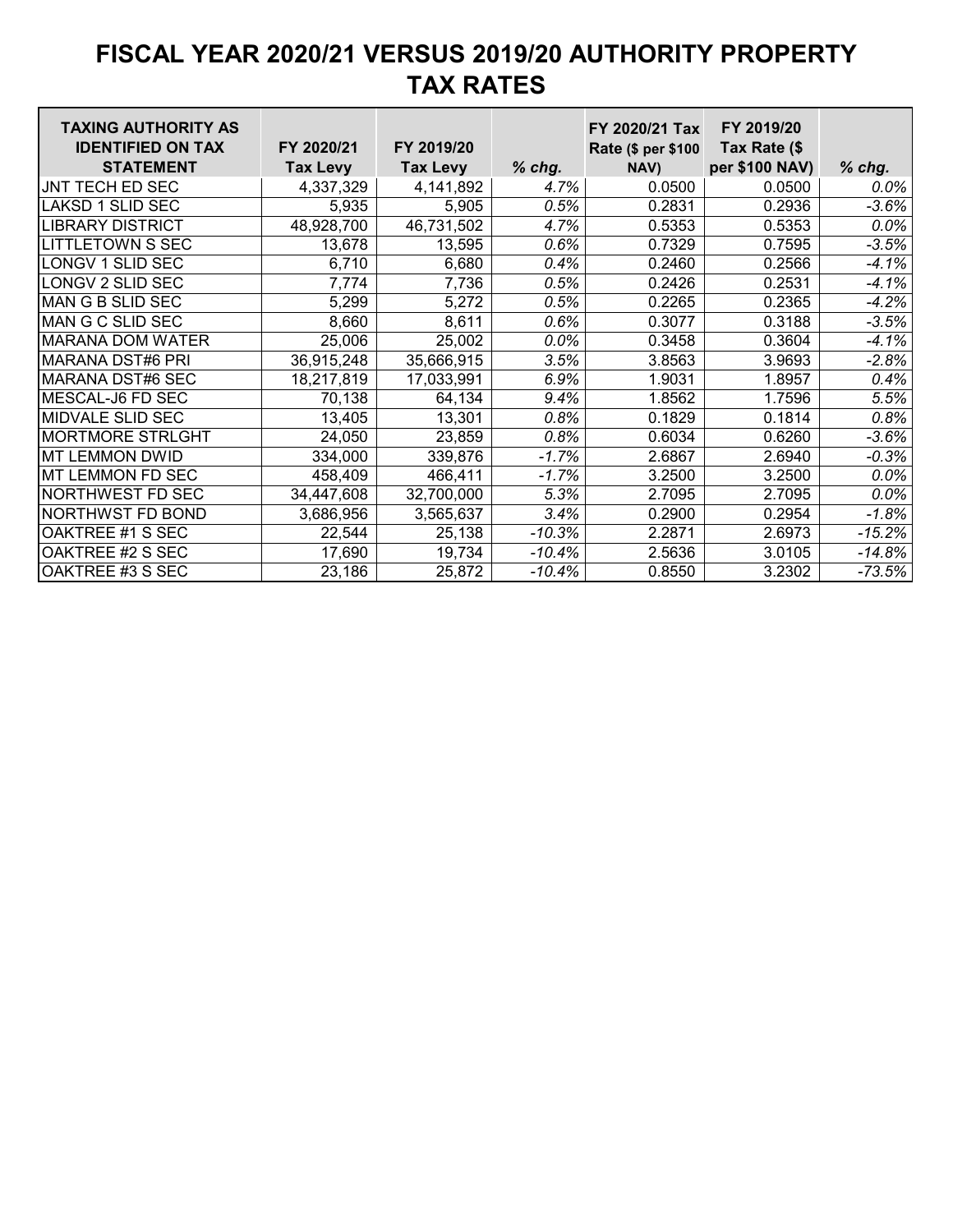| <b>TAXING AUTHORITY AS</b><br><b>IDENTIFIED ON TAX</b>                                                        | FY 2020/21      | FY 2019/20      |            | FY 2020/21 Tax<br>Rate (\$ per \$100 | FY 2019/20<br>Tax Rate (\$ |            |
|---------------------------------------------------------------------------------------------------------------|-----------------|-----------------|------------|--------------------------------------|----------------------------|------------|
| <b>STATEMENT</b>                                                                                              | <b>Tax Levy</b> | <b>Tax Levy</b> | $%$ chg.   | NAV)                                 | per \$100 NAV)             | $%$ chg.   |
| OR GRV SLID SEC                                                                                               | 5,418           | 5,441           | $-0.4%$    | 0.3323                               | 0.3508                     | $-5.3%$    |
| PEACH V SLID SEC                                                                                              | 2,900           | 2,885           | 0.5%       | 0.4997                               | 0.5305                     | $-5.8%$    |
| <b>PEPPERTREE S SEC</b>                                                                                       | 9,486           | 8,100           | 17.1%      | 0.0883                               | 0.0737                     | 19.8%      |
| PICT ROCK FD SEC                                                                                              | 1,285,176       | 1,210,782       | 6.1%       | 3.2500                               | 3.2500                     | 0.0%       |
| PIC ROCK FD BOND                                                                                              | 233,913         | 234,271         | $-0.2%$    | 0.5915                               | 0.6288                     | $-5.9%$    |
| PIMA CO FLD SEC                                                                                               | 27,976,190      | 26,495,639      | 5.6%       | 0.3335                               | 0.3335                     | 0.0%       |
| PIMA COLLEGE PRI                                                                                              | 122,106,950     | 120,106,857     | 1.7%       | 1.3359                               | 1.3758                     | $-2.9%$    |
| PIMA COUNTY PRI                                                                                               | 358,487,504     | 349,163,676     | 2.7%       | 3.9220                               | 3.9996                     | $-1.9%$    |
| <b>QUAIL CREEK CFD</b>                                                                                        | 881,727         | 727,880         | 21.1%      | 3.3000                               | 3.3000                     | 0.0%       |
| <b>RANCHO SAHUA CFD</b>                                                                                       | 159,581         | 78,333          | 103.7%     | 4.9900                               | 4.9900                     | 0.0%       |
| <b>REDINGTON 44 PRI</b>                                                                                       | 103,164         | 104,117         | $-0.9%$    | 7.3742                               | 7.3742                     | 0.0%       |
| <b>REDINGTON 44 SEC</b>                                                                                       | $\Omega$        | 0               | 0.0%       | 0.0000                               | 0.0000                     | 0.0%       |
| <b>RINCON VALLEY FD</b>                                                                                       | 4,029,695       | 3,644,909       | 10.6%      | 2.7834                               | 2.7834                     | 0.0%       |
| <b>RNCN VLY FD BOND</b>                                                                                       | 537,981         | 577,981         | $-6.9%$    | 0.3716                               | 0.4414                     | $-15.8%$   |
| <b>ROCKING K CFD</b>                                                                                          | 18,710          | 10              | 187000.0%  | 2.6000                               | 0.3000                     | 766.7%     |
| <b>RLNG HL SLID SEC</b>                                                                                       | 12,753          | 12,659          | 0.7%       | 0.1307                               | 0.2003                     | $-34.7%$   |
| <b>SAB VISTA FD SEC</b>                                                                                       | 402,134         | 401,289         | 0.2%       | 1.1731                               | 1.2174                     | $-3.6%$    |
| <b>SAGUARO SPR CFD</b>                                                                                        | 528,466         | 408,897         | 29.2%      | 2.8000                               | 2.8000                     | 0.0%       |
| <b>SAHUARITA 30 PRI</b>                                                                                       | 13,420,797      | 13,443,877      | $-0.2%$    | 3.8488                               | 4.0207                     | $-4.3%$    |
| SAHUARITA 30 SEC                                                                                              | 12,457,572      | 12,874,677      | $-3.2%$    | 3.5725                               | 3.8505                     | $-7.2%$    |
| SALIDA DEL SOL                                                                                                | 16,753          | 16,053          | 4.4%       | 2.4011                               | 2.4011                     | 0.0%       |
| <b>SAN FERN 35 PRI</b>                                                                                        | 220,604         | 279,291         | $-21.0%$   | 1.9243                               | 2.3087                     | $-16.7%$   |
| SAN FERN 35 SEC                                                                                               | $\mathbf 0$     | $\mathbf{0}$    | 0.0%       | 0.0000                               | 0.0000                     | 0.0%       |
| <b>SCHOOL EQUAL</b>                                                                                           | 40,455,525      | 39,861,020      | 1.5%       | 0.4426                               | 0.4566                     | $-3.1%$    |
| <b>SILVERBEL ID SEC</b>                                                                                       | 5,736           | 5,736           | 0.0%       | 3.0000                               | 3.0000                     | 0.0%       |
| SONOITA-ELGIN FD                                                                                              | 124,044         | 127,166         | $-2.5%$    | 2.7200                               | 2.7250                     | $-0.2%$    |
| SOUTH TUCSON PRI                                                                                              | 58,889          | 59,397          | $-0.9%$    | 0.2527                               | 0.2434                     | 3.8%       |
| <b>SUNNYSIDE 12 PRI</b>                                                                                       | 17,664,044      | 17,631,170      | 0.2%       | 3.8264                               | 3.9482                     | $-3.1%$    |
| <b>SUNNYSIDE 12 SEC</b>                                                                                       | 6,124,010       | 6,040,718       | 1.4%       | 1.3266                               | 1.3527                     | $-1.9%$    |
| <b>TANQUE VERDE FD</b>                                                                                        | 218,400         | 206,760         | 5.6%       | 1.3700                               | 1.3700                     | 0.0%       |
| <b>TANQUE VR 13 PRI</b>                                                                                       | 7,784,145       | 7,632,405       | 2.0%       | 3.7511                               | 3.8652                     | $-3.0%$    |
| <b>TANQUE VR 13 SEC</b>                                                                                       | 3,086,530       | 3,025,654       | 2.0%       | 1.4873                               | 1.5322                     | $-2.9%$    |
| <b>THREE POINTS FD</b>                                                                                        | 1,298,294       | 1,282,783       | 1.2%       | 3.2500                               | 3.2500                     | $0.0\%$    |
| 3 POINTS FD BOND                                                                                              | 334,502         | 592,053         | $-43.5%$   | 0.8374                               | 1.5000                     | $-44.2%$   |
| TSN CO CL FD SEC                                                                                              | 242,567         | 224,601         | 8.0%       | 1.0990                               | 1.0337                     | 6.3%       |
| <b>TUCSON TORT PRI</b>                                                                                        | 1,622,030       | 265,130         | 511.8%     | 0.0435                               | 0.0074                     | 487.8%     |
| <b>TUSD MAINT &amp; OPER</b>                                                                                  | 136,098,678     | 135, 135, 914   | 0.7%       | 3.8099                               | 3.9420                     | $-3.4%$    |
| <b>TUSD UNRES CAPITAL</b>                                                                                     | $\mathbf 0$     | 0               | 0.0%       | 0.0000                               | 0.0000                     | 0.0%       |
| <b>TUSD ADJACENT WAYS</b>                                                                                     | 1,000,000       | 0               | N/A        | 0.0280                               | 0.0000                     | N/A        |
| <b>TUSD DROPOUT PREVN</b>                                                                                     | 767,410         | 767,410         | 0.0%       | 0.0215                               | 0.0224                     | $-4.0%$    |
| <b>TUSD DESEGREGATION</b>                                                                                     | 63,711,047      | 63,711,047      | 0.0%       | 1.7835                               | 1.8585                     | $-4.0%$    |
| <b>TUSD SCH DIST SEC</b>                                                                                      | 17, 197, 497    | 17,480,127      | $-1.6%$    | 0.4814                               | 0.5099                     | $-5.6%$    |
| <b>UNORGAN SCH DIST</b>                                                                                       | 322,781         | 336,707         | $-4.1%$    | 1.8371                               | 1.8954                     | $-3.1%$    |
| VAIL SCH #20 PRI                                                                                              | 22,731,126      | 21,404,292      | 6.2%       | 3.8529                               | 4.0268                     | $-4.3%$    |
| VAIL SCH #20 SEC                                                                                              | 19,534,635      | 18,333,686      | 6.6%       | 3.3111                               | 3.4491                     | $-4.0%$    |
| <b>VANDERBILT CM FC</b>                                                                                       | 0               | 5,736           | $-100.0\%$ | 0.0000                               | 0.3000                     | $-100.0\%$ |
| <b>WHY FD SECONDARY</b>                                                                                       | 28,776          | 28,260          | 1.8%       | 3.2500                               | 3.2500                     | 0.0%       |
| Note: AMPHI DESEGREGATION and TUSD DESEGREGATION adopted as secondary property taxes, but included in comput. |                 |                 |            |                                      |                            |            |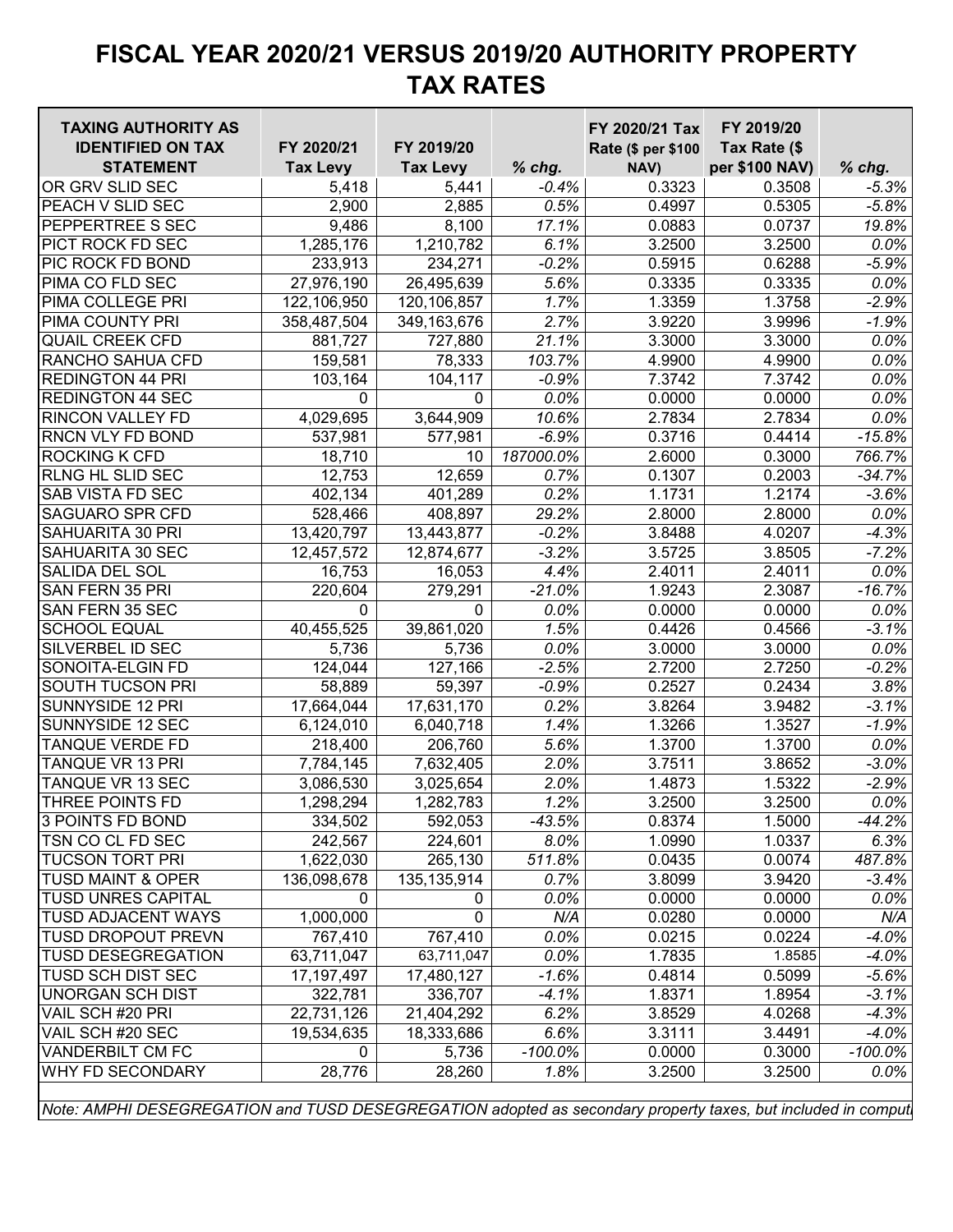┑

 $\overline{\phantom{a}}$ 

| <b>NAME OF TAXING AUTHORITY</b>                                              | <b>PHONE CONTACT</b> |  |
|------------------------------------------------------------------------------|----------------------|--|
| Ajo Unified School District #15 Primary                                      | 387-5618             |  |
| Ajo Unified School District #15 Secondary                                    | 387-5618             |  |
| Ajo/Lukeville Health District Secondary                                      | 387-5651 ext. 3453   |  |
| Altar Valley Elementary School District #51 Primary                          | (520) 822-1484       |  |
| Altar Valley Elementary School District #51 Secondary                        | (520) 822-1484       |  |
| Amphitheater Unified School District Maintenance & Operation Primary Tax     | 696-5130             |  |
| Amphitheater Unified School District Unrestricted Capital Primary Tax        | 696-5130             |  |
| Amphitheater Unified School District Droput Prevention Primary Tax           | 696-5130             |  |
| Amphitheater Unified School District Desegregation Tax                       | 696-5130             |  |
| Amphitheater Unified School District #10 Secondary                           | 696-5130             |  |
| Arivaca Fire District Secondary                                              | 398-2003             |  |
| <b>Avra Valley Fire District Secondary</b>                                   | 682-3255             |  |
| Avra Valley Fire District Bond Secondary                                     | 682-3255             |  |
| Baboquivari Unified School District #40 Primary                              | (520) 724-8451       |  |
| Baboquivari Unified School District #40 Secondary                            | (520) 724-8451       |  |
|                                                                              |                      |  |
| City of Tucson Downtown Business Improvement District                        | 268-9032             |  |
| Catalina Foothills Unified School District #16 Primary                       | 209-7521             |  |
| Catalina Foothills Unified School District #16 Class B Bond                  | 209-7521             |  |
| Catalina Foothills Unified School District #16 Override Maint & Oper         | 209-7521             |  |
| Catalina Foothills Unified School District #16 Override Capital Outlay -2019 | 209-7521             |  |
| Catalina Foothills Unified School District #16 Override Capital Outlay -2020 | 209-7521             |  |
| Central Arizona Groundwater Replenishment District Secondary                 | (623) 869-2243       |  |
| Central Arizona Groundwater Replenishment District Sec CATEGORY 1            | (623) 869-2243       |  |
| Carriage Hills Street Lighting Improvement District No. 1 Secondary          | 724-8650 / 724-8750  |  |
| Carriage Hills Street Lighting Improvement District No. 3 Secondary          | 724-8650 / 724-8750  |  |
| Cardinal Estates Street Lighting Improvement District Secondary              | 724-8650 / 724-8750  |  |
| Central Arizona Water Conservation District Secondary                        | (623) 869-2333       |  |
| <b>City of Tucson Primary</b>                                                | 791-4681             |  |
| City of Tucson Secondary                                                     | 791-4681             |  |
| Continental Elementary School District #39 Primary                           | 625-4581 ext. 7362   |  |
| Continental Elementary School District #39 Secondary                         | 625-4581 ext. 7362   |  |
| Corona de Tucson Fire District Secondary                                     | 762-5007             |  |
| Cortaro-Marana Irrigation District Secondary                                 | 682-3233             |  |
| Pima County Bond Debt Service Secondary                                      | 724-8650 / 724-8750  |  |
| De Anza DWID                                                                 | 623-5466 ext. 118    |  |
| Desert Steppes Street Lighting Improvement District Secondary                | 724-8650 / 724-8750  |  |
| Drexel Heights Fire District Secondary                                       | 883-4341             |  |
| Drexel Heights Fire District Bond Secondary                                  | 883-4341             |  |
| Empire Elementary School District #37 Primary                                | (520) 724-8451       |  |
| Empire Elementary School District #37 Secondary                              | (520) 724-8451       |  |
| Flowing Wells Unified School District #8 Primary                             | 696-8813             |  |
| Flowing Wells Unified School District #8 Secondary                           | 696-8813             |  |
| Fire District Assistance Tax Secondary                                       | 724-8650 / 724-8750  |  |
| <b>Flowing Wells Irrigation District Secondary</b>                           | 887-4192             |  |
| Gladden Farms Community Facilities District Secondary                        | 382-1900             |  |
| Gladden Farms Phase II Community Facilities District Secondary               | 382-1900             |  |
| Golder Ranch Fire District Secondary                                         | 825-9001             |  |
| Golder Ranch Fire District Bond Secondary                                    | 825-9001             |  |
| Green Valley Fire District Secondary                                         | 625-9400             |  |
| Hayhook Ranch Improvement District Secondary                                 | 724-8650 / 724-8750  |  |
| Hermosa Hills Estates Street Lighting Improvement District Secondary         | 724-8650 / 724-8750  |  |
| <b>Hidden Valley Fire District Secondary</b>                                 | 991-1923             |  |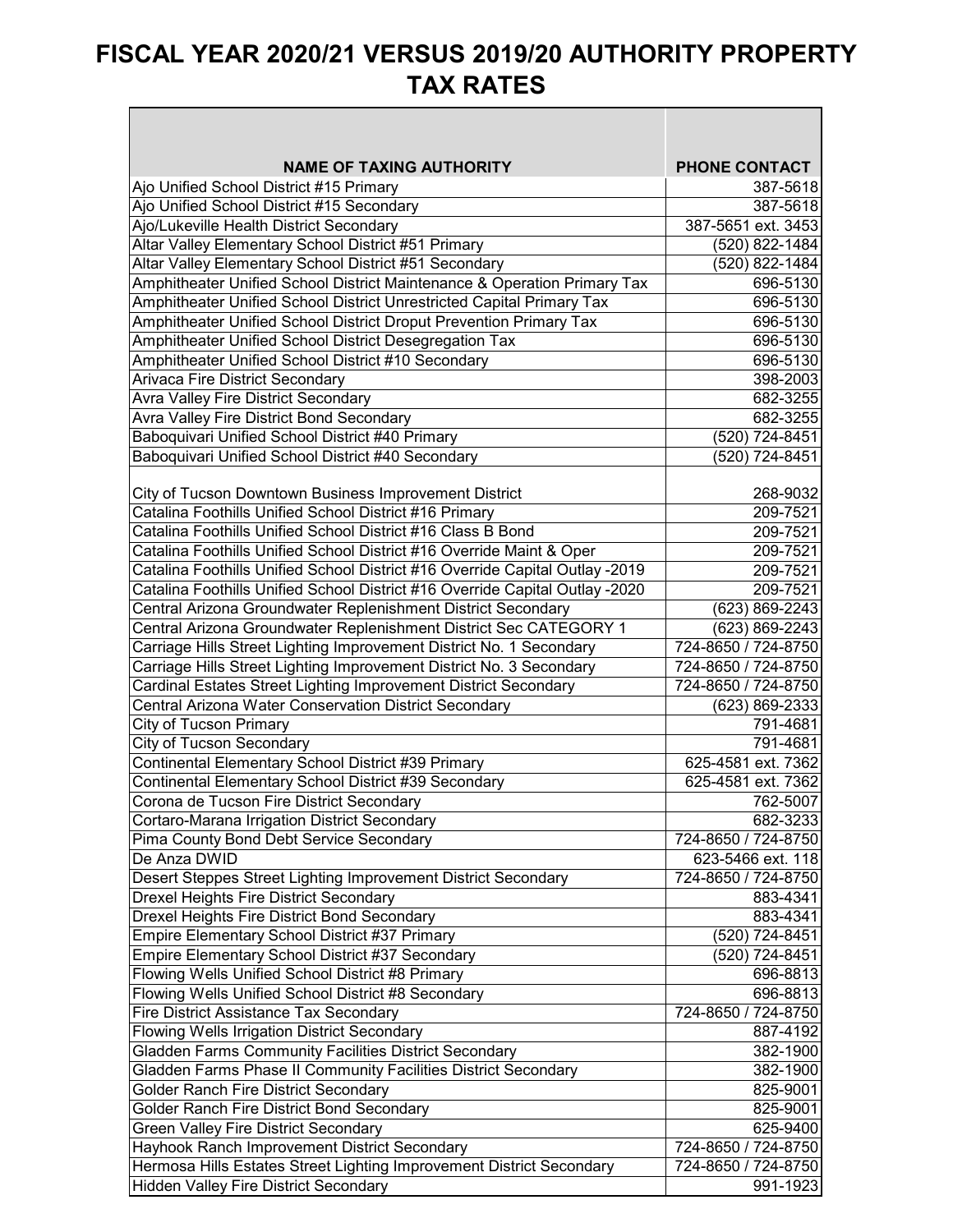$\Box$ 

| <b>NAME OF TAXING AUTHORITY</b>                                       | <b>PHONE CONTACT</b> |
|-----------------------------------------------------------------------|----------------------|
| Joint Technical Education District Secondary                          | (520) 352-5833       |
| Lakeside No. 1 Street Lighting Improvement District Secondary         | 724-8650 / 724-8750  |
| <b>County Free Library District Secondary</b>                         | 724-8650 / 724-8750  |
| Littletown Street Lighting Improvement District Secondary             | 724-8650 / 724-8750  |
| Longview Estates No. 1 Street Lighting Improvement District Secondary | 724-8650 / 724-8750  |
| Longview Estates No. 2 Street Lighting Improvement District Secondary | 724-8650 / 724-8750  |
| Manana Grande B Street Lighting Improvement District Secondary        | 724-8650 / 724-8750  |
| Manana Grande C Street Lighting Improvement District Secondary        | 724-8650 / 724-8750  |
| Marana Domestic Water Improvement District Secondary                  | 682-5027             |
| Marana Unified School District #6 Primary                             | 682-4756             |
| Marana Unified School District #6 Secondary                           | 682-4756             |
| Mescal-J6 Fire District Secondary                                     | 586-4690 ext. 201    |
| Midvale Park Street Lighting Improvement District Secondary           | 724-8650 / 724-8750  |
| Mortimore Addition Street Lighting Improvement District Secondary     | 724-8650 / 724-8750  |
| Mt. Lemmon Domestic Water Improvement District Secondary              | (520) 576-1538       |
| Mount Lemmon Fire District Secondary                                  | 576-1201 ext. 3      |
| Northwest Fire District Secondary                                     | 887-1010 ext. 2905   |
| Northwest Fire District Bond Secondary                                | 887-1010 ext. 2905   |
| Oaktree No. 1 Street Lighting Improvement District Secondary          | 724-8650 / 724-8750  |
| Oaktree No. 2 Street Lighting Improvement District Secondary          | 724-8650 / 724-8750  |
| Oaktree No. 3 Street Lighting Improvement District Secondary          | 724-8650 / 724-8750  |